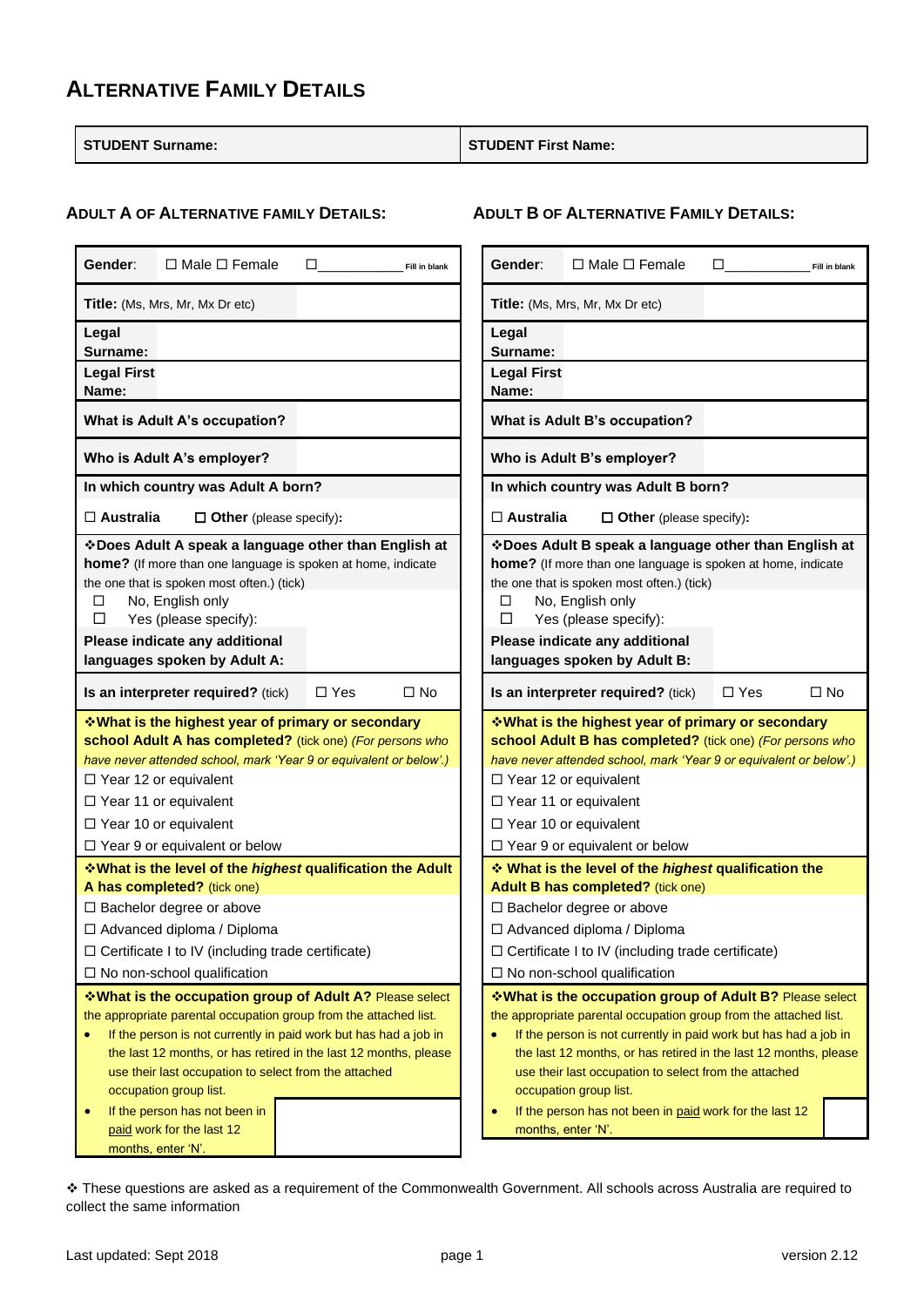| Are you interested in being involved in school group                                |                |        |                |
|-------------------------------------------------------------------------------------|----------------|--------|----------------|
| $\Box$ Adult A<br>participation activities? (eg. School Council, excursions) (tick) | $\Box$ Adult B | □ Both | $\Box$ Neither |

# **ALTERNATIVE FAMILY CONTACT DETAILS**

### **ADULT A OF ALTERNATIVE FAMILY CONTACT DETAILS:**

#### *Business Hours:*

| Can we contact Adult A at work?<br>(tick)                | $\Box$ Yes | ΠN∩ |
|----------------------------------------------------------|------------|-----|
| Is Adult A usually home during<br>business hours? (tick) | ∩ Yes      | ΠN∩ |
| <b>Work Telephone No:</b>                                |            |     |
| <b>Other Work Contact</b><br>information:                |            |     |

#### *After Hours:*

| Is Adult A usually home AFTER<br><b>business hours?</b> (tick)                                                                                              | ∃ Yes ⊺<br>∩ No                     |
|-------------------------------------------------------------------------------------------------------------------------------------------------------------|-------------------------------------|
| <b>Home Telephone No:</b>                                                                                                                                   |                                     |
| <b>Other After Hours</b><br><b>Contact Information:</b>                                                                                                     |                                     |
| <b>Mobile No:</b>                                                                                                                                           |                                     |
| <b>SMS Notifications:</b>                                                                                                                                   | $\sqcap$ Yes<br>$\Box$ No           |
| <b>Adult A's preferred method of contact:</b> (tick one)<br>(If Phone is selected, Email shall be used for communication that<br>cannot be sent via phone.) |                                     |
| □ Mail<br>$\Box$ Email                                                                                                                                      | $\Box$ Facsimile<br>$\square$ Phone |
| <b>Email address:</b>                                                                                                                                       |                                     |
| <b>Email Notifications:</b>                                                                                                                                 | $\sqcap$ Yes<br>∩ No                |
| <b>Fax Number:</b>                                                                                                                                          |                                     |

### **ADULT B OF ALTERNATIVE FAMILY CONTACT DETAILS:**

*Business Hours:*

| Can we contact Adult B at work?<br>(tick)                       | $\Box$ Yes | ⊟ No |
|-----------------------------------------------------------------|------------|------|
| Is Adult B usually home during<br><b>business hours?</b> (tick) | □ Yes      | ∩ No |
| <b>Work Telephone No:</b>                                       |            |      |
| <b>Other Work Contact</b><br>information:                       |            |      |

#### *After Hours:*

| Is Adult B usually home AFTER<br><b>business hours?</b> (tick)                                                                                       |  |                 | ∩ Yes            | $\Box$ No |  |
|------------------------------------------------------------------------------------------------------------------------------------------------------|--|-----------------|------------------|-----------|--|
| <b>Home Telephone No:</b>                                                                                                                            |  |                 |                  |           |  |
| <b>Other After Hours</b><br><b>Contact Information:</b>                                                                                              |  |                 |                  |           |  |
| <b>Mobile No:</b>                                                                                                                                    |  |                 |                  |           |  |
| <b>SMS Notifications:</b><br>□ Yes<br>∩ No                                                                                                           |  |                 |                  |           |  |
| Adult B's preferred method of contact: (tick one)<br>(If Phone is selected, Email shall be used for communication that<br>cannot be sent via phone.) |  |                 |                  |           |  |
|                                                                                                                                                      |  |                 |                  |           |  |
| □ Mail<br>$\Box$ Email                                                                                                                               |  | $\square$ Phone | $\Box$ Facsimile |           |  |
| Email address:                                                                                                                                       |  |                 |                  |           |  |
| <b>Email Notifications:</b>                                                                                                                          |  | □ Yes           |                  | ∩ No      |  |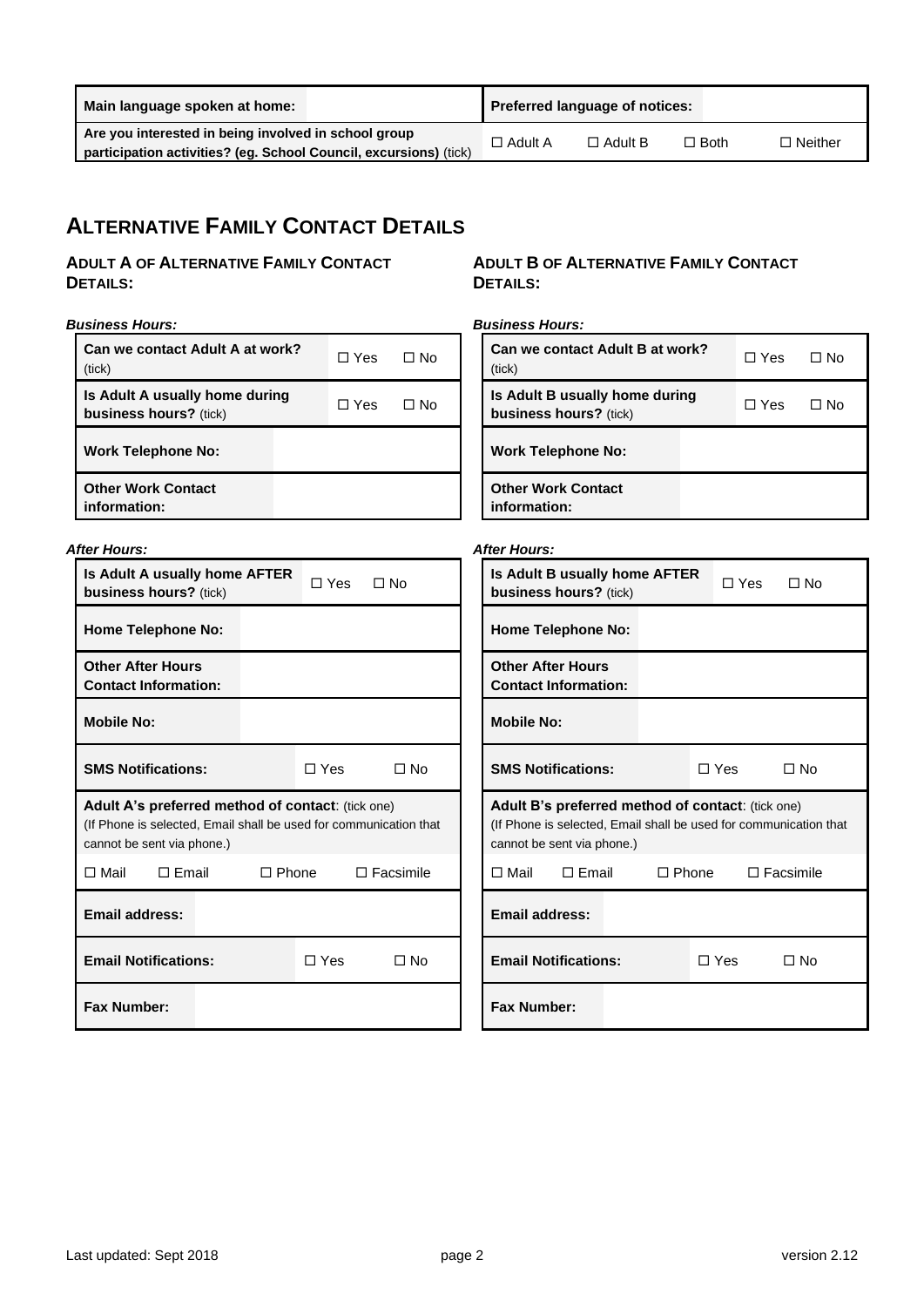### **ALTERNATIVE FAMILY HOME ADDRESS:**

| No. & Street: or Box<br>details |                              |               |              |
|---------------------------------|------------------------------|---------------|--------------|
| Suburb:                         |                              |               |              |
| State:                          | Postcode:                    |               |              |
| <b>Telephone Number</b>         | <b>Silent Number: (tick)</b> | $\square$ Yes | $\square$ No |
| <b>Mobile Number:</b>           | <b>Fax Number:</b>           |               |              |

### **ALTERNATIVE FAMILY MAILING ADDRESS:**

Write "As Above" if the same as Family Home Address

| No. & Street |           |  |
|--------------|-----------|--|
| Suburb:      |           |  |
| State:       | Postcode: |  |

### **ALTERNATIVE FAMILY DOCTOR DETAILS:**

| <b>Doctor's Name</b>                          | (tick)                     | <b>Individual or Group Practice:</b> | $\Box$ Individual<br>$\Box$ Group |
|-----------------------------------------------|----------------------------|--------------------------------------|-----------------------------------|
| No. & Street or Box No.:                      |                            |                                      |                                   |
| Suburb:                                       |                            |                                      |                                   |
| State:                                        |                            | Postcode:                            |                                   |
| <b>Telephone Number</b>                       |                            | <b>Fax Number</b>                    |                                   |
| <b>Current Ambulance Subscription: (tick)</b> | $\Box$ Yes<br>$\square$ No | <b>Medicare Number:</b>              |                                   |

# **ALTERNATIVE FAMILY EMERGENCY CONTACTS:**

|   | <b>Name</b> | <b>Relationship</b><br>(Neighbour, Relative, Friend or Other) | <b>Telephone Contact</b> | Language Spoken<br>(If English Write "E") |
|---|-------------|---------------------------------------------------------------|--------------------------|-------------------------------------------|
|   |             |                                                               |                          |                                           |
| 2 |             |                                                               |                          |                                           |
| 3 |             |                                                               |                          |                                           |
| 4 |             |                                                               |                          |                                           |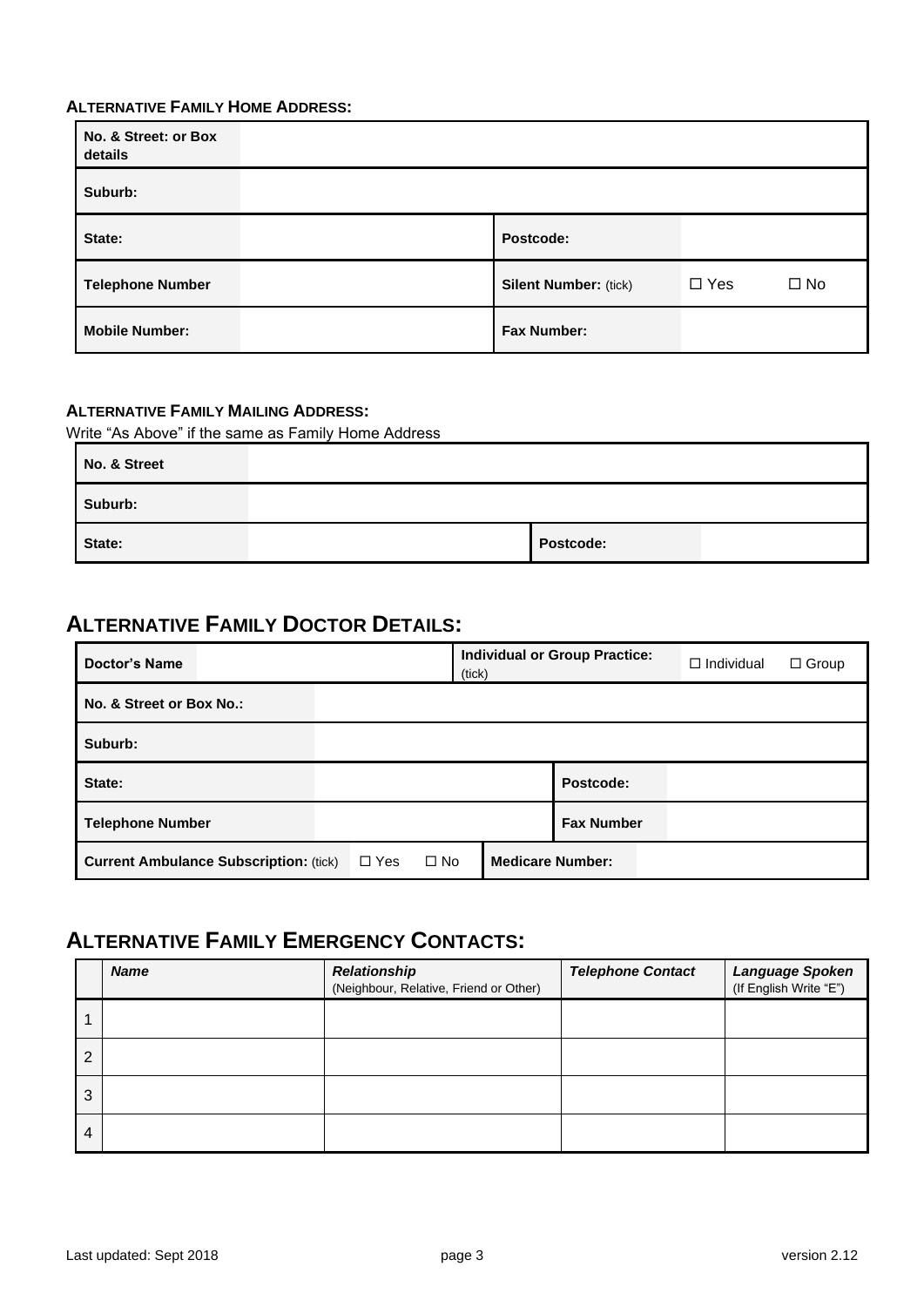### **ALTERNATIVE FAMILY BILLING ADDRESS:**

Write "As Above" if the same as Family Home Address

| No. & Street or PO Box |                                  |                               |           |  |
|------------------------|----------------------------------|-------------------------------|-----------|--|
| Suburb:                |                                  |                               |           |  |
| State:                 |                                  |                               | Postcode: |  |
| <b>Billing Email</b>   | $\Box$ Adult A<br>$\Box$ Adult B | $\Box$ Other (Please Specify) |           |  |

## **OTHER ALTERNATIVE FAMILY DETAILS**

|                                                                                | $\Box$ Parent        | $\Box$ Step-Parent | $\Box$ Adoptive Parent |
|--------------------------------------------------------------------------------|----------------------|--------------------|------------------------|
| Relationship of Adult A of Alternative Family to<br><b>Student:</b> (tick one) | $\Box$ Foster Parent | $\Box$ Host Family | $\Box$ Relative        |
|                                                                                | $\Box$ Friend        | $\Box$ Self        | $\Box$ Other           |
|                                                                                | $\Box$ Parent        | $\Box$ Step-Parent | $\Box$ Adoptive Parent |
| <b>Relationship of Adult B of Alternative Family to</b>                        | $\Box$ Foster Parent | $\Box$ Host Family | $\Box$ Relative        |
| <b>Student:</b> (tick one)                                                     | $\Box$ Friend        | $\Box$ Self        | $\Box$ Other           |

| The student lives with the Alternative Family: (tick one) |               |                 |                |                     |                    |                |  |  |
|-----------------------------------------------------------|---------------|-----------------|----------------|---------------------|--------------------|----------------|--|--|
| $\Box$ Always                                             | $\Box$ Mostly | $\Box$ Balanced |                | $\Box$ Occasionally | $\Box$ Never       |                |  |  |
|                                                           |               |                 |                |                     |                    |                |  |  |
| Send Correspondence addressed to: (tick one)              |               |                 | $\Box$ Adult A | $\Box$ Adult B      | $\Box$ Both Adults | $\Box$ Neither |  |  |
| Is the Alternative Family to receive Academic Reports?    |               | □ Yes           |                | $\square$ No        |                    |                |  |  |
|                                                           |               |                 |                |                     |                    |                |  |  |

Thank you for taking the time to complete this Student Enrolment form. We understand that the information you have provided is confidential and will be treated as such, but the details are required to enable staff to properly enrol your child at our school.

| I certify that the information contained within this form is correct. |       |  |  |  |  |
|-----------------------------------------------------------------------|-------|--|--|--|--|
| Signature of Parent/Guardian:                                         | Date: |  |  |  |  |